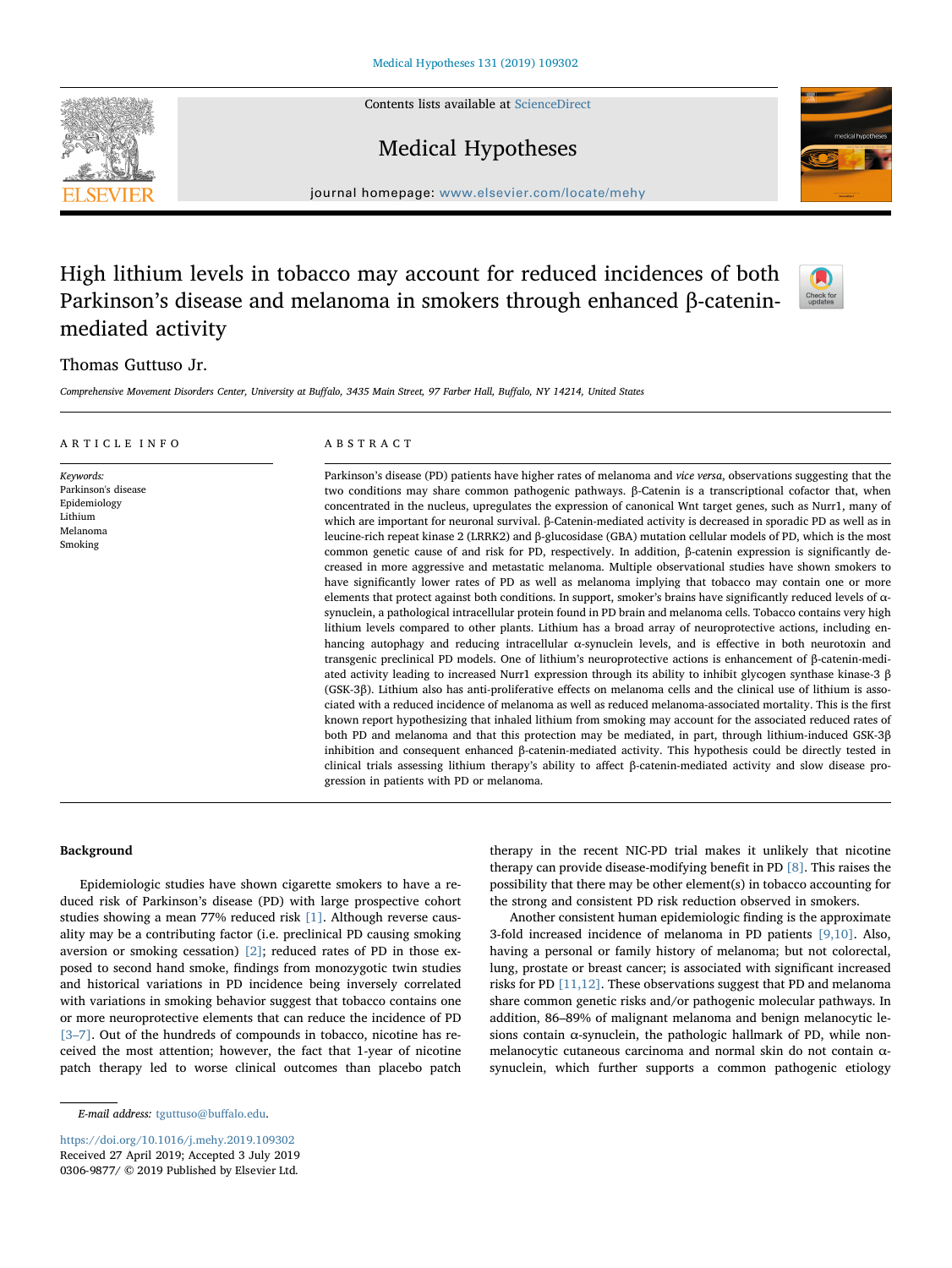<span id="page-1-0"></span>

Fig. 1. Hypothesis explaining the reduced rates of Parkinson's disease and melanoma in smokers. Legend: Li: lithium, pathLRRK2: Parkinson's disease-causing mutations in leucine-rich repeat kinase 2 gene, pathGBA: neuronopathic mutations in β-glucosidase gene, GSK-3β: glycogen synthase kinase-3β, α-syn: α-synuclein, Nurr1: orphan nuclear receptor Nurr1, lyso. fxn.: lysosomal function. Green/red arrows depict actions that increase/decrease activity or protein levels.

between PD and melanoma [\[13\].](#page-3-6) Interestingly, large prospective studies show male smokers to have a significant 37–47% decreased risk of developing melanoma with up to a 68% reduced risk associated with smoking  $> 15$  cigarettes per day [\[14,15\].](#page-3-7) Therefore, tobacco may contain one or more elements that targets a pathogenic pathway common to PD and melanoma leading to reduced incidences of both conditions in smokers.

As in PD, nicotine was proposed as an element in tobacco potentially providing protection against incident melanoma, although nicotine has never been shown to be cytotoxic to or to prevent proliferation of melanoma cells [\[14\].](#page-3-7) On the contrary, nicotine has been shown to stimulate the proliferation of lung and pancreatic cancer cells [\[16\]](#page-3-8). Smoking-induced downregulation of Notch pathway gene expression was proposed to account for reduced melanoma incidence in smokers [\[14,17\].](#page-3-7) However, cells expressing  $\alpha$ -synuclein were shown to have reduced Notch levels and neuronal survival, the latter of which was reversed by overexpression of the Notch intracellular domain [\[18\]](#page-3-9). These data imply that smoking would recapitulate, not interfere with, pathophysiology implicated in α-synuclein-mediated neuronal toxicity. Several theories have been proposed regarding shared pathophysiology between PD and melanoma including alterations in melanin synthesis, tyrosine metabolism, α-synuclein expression and autophagy as well as several genetic variations [\[9,11,19](#page-3-4)–21]. However, none of these theories has incorporated how smoking may influence these pathways and lead to the reduced associated incidences of both PD and melanoma.

Hypothesis: Inhaled lithium accounts for the reduced risks of PD and melanoma in smokers by enhancing β-catenin-mediated activity.

In 1980, high levels of lithium were reported in tobacco from India: levels about 20-fold higher than any plant or animal food tested [\[22\]](#page-3-10). Our group recently reported that tobacco from the popular western cigarette brands, Camel and Marlboro, has as high or higher lithium levels than Indian tobacco [\[23\]](#page-3-11). Although it is not known how much of the inhaled lithium is systemically absorbed from cigarette smoking, we estimated that a pack-per-day smoker may absorb about 169–338 µg of lithium/day. For perspective, a daily oral lithium dose of 300 µg for 15 months was shown to significantly slow cognitive decline in a randomized controlled trial among 110 patients with early Alzheimer's disease [\[24\].](#page-3-12) Furthermore, a large Danish epidemiologic study recently found significantly reduced rates of dementia and Alzheimer's disease in municipalities with the highest levels of lithium in the drinking water [\[25\]](#page-3-13). Therefore, it is plausible that daily microdose lithium exposures in pack-per-day smokers could potentially prevent or slow neurodegenerative disease. Use of prescription lithium carbonate has also been associated with significantly reduced rates of dementia and Alzheimer's disease [26–[28\].](#page-3-14) It was also proposed that the current lack of epidemiologic data associating prescription lithium use with a reduced incidence of PD may be due to the common occurrence of lithium-induced hand tremors being misdiagnosed as PD [\[29\]](#page-3-15) when dosed for mood stabilization (about 600–2000 mg/day) [\[23\]](#page-3-11). Because lithiuminduced hand tremors are dose related, such tremors would not be expected to occur from daily exposure to 169–338 µg of lithium in packper-day cigarette smokers and, therefore, not obfuscate its potential ability to reduce incident PD in this population.

Lithium carbonate was FDA-approved in 1970 for treating bipolar disorder, although its mechanism of action has never been clearly understood for this indication. In addition to its symptomatic benefits for bipolar disorder, lithium also has several neuroprotective actions including decreasing the aggregation and phosphorylation of  $\alpha$ -synuclein and tau; enhancing autophagy and reducing oxidative stress, inflammation, microglia activation and apoptosis [\[30](#page-3-16)–34]. Lithium has also demonstrated neuroprotective effects in several animal models of PD including neurotoxin and transgenic models [\[35](#page-3-17)–37]. There is substantial evidence supporting prion-like intraneuronal accumulation and interneuronal spread of toxic oligomeric  $\alpha$ -synuclein as primary mediators of progressive neuronal demise in PD [\[38\].](#page-3-18) The autophagylysosomal pathway is a key route for degradation of intracellular aggregate-prone proteins such as α-synuclein; however, α-synuclein itself leads to impaired autophagy and lysosomal function [\[39\],](#page-3-19) which then impairs the cell's ability to clear  $\alpha$ -synuclein [\(Fig. 1\)](#page-1-0). Therefore, therapies that can increase the clearance and/or reduce the formation of α-synuclein may break this vicious cycle of α-synuclein accumulation and neuronal demise and potentially offer disease-modifying effects in PD.

Lithium can enhance autophagy and directly reduce  $\alpha$ -synuclein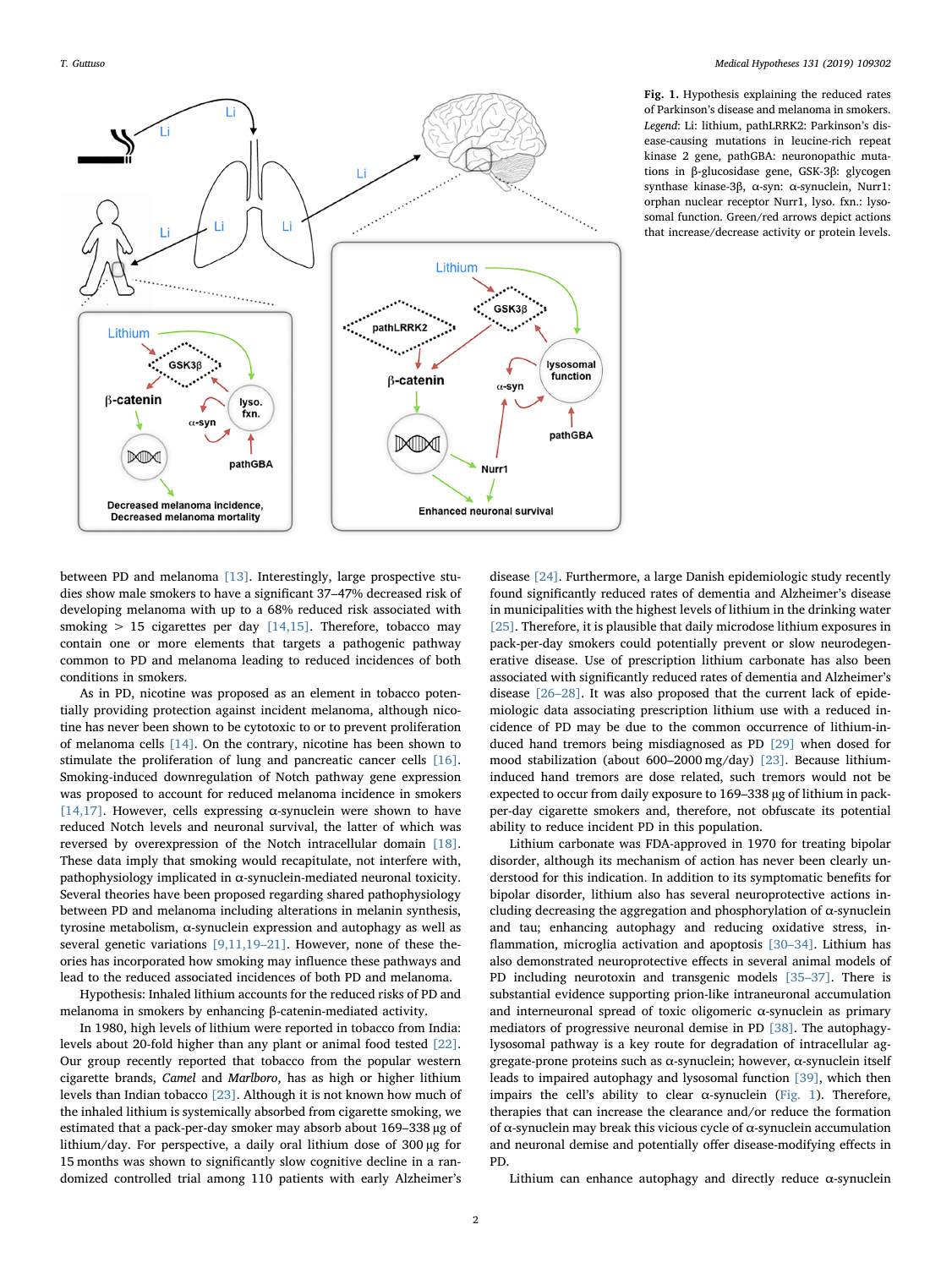levels via inhibition of inositol monophosphate [\[33\]](#page-3-20). In addition to stimulating autophagic clearance of intraneuronal α-synuclein, lithium also enhances β-catenin-mediated activity leading to increased expression of the orphan nuclear receptor Nurr1, which can decrease the formation of α-synuclein [\(Fig. 1](#page-1-0)) [\[40,41\].](#page-3-21) In support, post-mortem brains of heavy smokers have significantly reduced α-synuclein deposition compared to non-smokers [\[42\].](#page-3-22) Inhaled lithium from smoking could account for this finding through enhanced autophagy via inositol monophosphatase inhibition and reduced expression of α-synuclein via enhanced β-catenin-mediated activity. β-Catenin is a transcriptional cofactor that, when concentrated in the nucleus, upregulates the expression of canonical Wnt (Wingless/Integration) target genes, such as Nurr1, many of which regulate neuronal survival, axonal outgrowth and synaptic integrity [\[43\]](#page-3-23). Nurr1 regulates the expression of several genes essential for dopaminergic neuronal differentiation, maintenance and survival [\[44\]](#page-3-24). Nurr1 levels are significantly reduced by about 65% in PD substantia nigra neurons expressing α-synuclein and 61% in PD peripheral blood mononuclear cells (PBMCs) compared to healthy controls [\[45,46\].](#page-3-25) Several Nurr1 gene mutations have also been identified as genetic risks for both familial and sporadic PD [\[44\]](#page-3-24). Nurr1 expression in human SN decreases with increasing age, the major risk factor for PD, and is highly correlated with expression of tyrosine hydroxylase, the rate-limiting step in dopamine production [\[47\].](#page-3-26)

Besides its specific influence on Nurr1 expression, decreased β-catenin-mediated activity has also been implicated in the pathophysiology of sporadic PD [\[43\]](#page-3-23) as well as leucine-rich repeat kinase 2 gene mutations (pathLRRK2) [\[48\],](#page-3-27) the most common genetic cause of PD, and neuronopathic mutations in the β-glucosidase gene (pathGBA) [\[49\]](#page-3-28), the most common monoallelic genetic risk for PD. PathLRRK2 causes a lateonset parkinsonism clinically indistinguishable from sporadic PD and with very similar pathology [\[48\]](#page-3-27). As a result, there has been much interest in identifying pathLRRK2 physiology to identify potential PD disease-modifying therapeutic targets.

Strong evidence supporting reduced β-catenin-mediated activity in pathLRRK2 PD pathophysiology stems from the finding that β-cateninmediated activity is significantly decreased in several pathLRRK2 cellular models but is significantly increased in cells carrying the PD protective LRRK2 mutation, R1398H, compared to wild-type LRRK2 [\[48\]](#page-3-27). β-Catenin is regulated, in part, via phosphorylation by glycogen synthase kinase-3β (GSK-3β) leading to its further ubiquitination and eventual proteasomal degradation [\[43\]](#page-3-23). Use of GSK-3β inhibitors, such as lithium, decreases β-catenin phosphorylation and increases β-catenin-mediated transcription activity, such as Nurr1 expression ([Fig. 1\)](#page-1-0) [\[40\]](#page-3-21). As noted, monoallelic pathGBA, which codes for the lysosomal enzyme β-glucocerebrosidase, is the most common genetic risk for sporadic PD and, like pathLRRK2, likely produces pathophysiology clinically relevant for sporadic PD. Induced pluripotent stem cells with pathGBA show impaired lysosomal function leading to increased levels of activated GSK-3β, reduced canonical Wnt/β-catenin signaling, impaired ability to differentiate into dopaminergic cells and reduced survival ([Fig. 1](#page-1-0)). These pathGBA cellular findings were all reversed with activation of the canonical Wnt/β-catenin pathway or with use of recombinant β-glucocerebrosidase [\[49\].](#page-3-28) Proper lysosomal activity is believed to regulate β-catenin levels through lysosomal sequestration of activated GSK-3β leading to reduced cytosolic β-catenin phosphorylation and degradation [\[49\]](#page-3-28). Thus, lysosomal dysfunction can contribute to neuronal demise in PD by directly impairing the degradation of toxic α-synuclein species as well as by reducing β-catenin levels and β-catenin-mediated activity, such as Nurr1 expression, which are important for neuronal survival [\(Fig. 1](#page-1-0)).

β-Catenin-mediated activity is also implicated in melanoma pathophysiology. β-Catenin expression is significantly decreased in more aggressive and metastatic melanoma compared to less aggressive melanoma and non-malignant melanocytic naevi [\[50\].](#page-3-29) Transcriptional profiling has revealed that activation of the Wnt/β-catenin pathway leads to upregulation of several genes that are lost in aggressive

melanomas compared to normal melanocytes [\[50\].](#page-3-29) Patient survival is also positively correlated with melanoma nuclear β-catenin levels. Furthermore, use of a GSK-3β inhibitor was shown to increase β-catenin-mediated activity and cell death in melanoma cells [\[51\]](#page-3-30) and lithium was also shown to inhibit melanoma cell proliferation, in vitro [\[50\]](#page-3-29). Finally, a large epidemiologic study showed clinical use of lithium to be associated with a significantly reduced incidence of melanoma as well as reduced melanoma-associated mortality [\(Fig. 1](#page-1-0)) [\[52\].](#page-3-31) It should be noted, however, that the vast majority of patients taking lithium would be expected to have bipolar disorder, which may have introduced a bias in this study's results, although no link between bipolar disorder and melanoma has been previously reported. Also, the lithium dosages used to treat bipolar disorder are several orders of magnitude higher than those to which smokers may be exposed, which may be relevant in terms of melanoma prevention.

A single observational study showed patients with Gaucher's disease, an inherited lysosomal storage disease caused by biallelic pathGBA, to have over 3-fold the risk of developing melanoma compared to people without Gaucher's [\[53\].](#page-3-32) This observation suggests that lysosomal dysfunction may also contribute to melanoma pathophysiology, similar to PD, leading to the intracellular  $\alpha$ -synuclein accumulation seen in both conditions ([Fig. 1\)](#page-1-0) [\[13,39\].](#page-3-6)

Although PD is associated with higher rates of melanoma, PD is also associated with significantly lower rates of several non-skin cancers; including colorectal, hematologic, prostate and lung cancers; and a lower risk of dying from cancer [\[19,54\].](#page-3-33) These disparities may be related to β-catenin-mediated activity differentially influencing the incidence of various cancers. For example, reduced β-catenin-mediated activity has been implicated in melanoma etiology while increased βcatenin-mediated activity, from constitutively activated Wnt/β-catenin signaling, has been implicated in the etiology of many other cancers especially colorectal cancer [\[55\]](#page-3-34). Thus, reduced β-catenin-mediated activity in PD may partially explain both the associated increased incidence in melanoma and decreased incidences in other cancers. Use of prescription lithium has not been associated with increased incidences of any cancers [\[56\]](#page-3-35).

#### Conclusions

This is the first known report hypothesizing that high lithium levels in tobacco may account for the reduced rates of both PD and melanoma in smokers and that these observations may be mediated through lithium-induced GSK-3β inhibition and consequent enhanced β-cateninmediated activity. Because of the consistent link found in observational studies between PD and melanoma and their shared pathophysiology [\[9,11,13,43,48](#page-3-4)–50,53], therapies known to inhibit GSK-3β and/or enhance β-catenin-mediated activity should be considered for investigation in PD and melanoma clinical trials. In particular, clinical investigation of low-dose lithium therapy in PD is merited considering lithium's significant neuroprotective effects in preclinical PD models and abilities to inhibit GSK-3β and enhance β-catenin-mediated activity, actions implicated as beneficial based on genetic contributions to PD [35–[37,40,48,49\].](#page-3-17) Also, low-dose lithium therapy appears to be well tolerated clinically in PD and may provide symptomatic benefit [\[57\]](#page-3-36). The possibility that inhaled lithium from smoking could account for the 77% reduced risk of PD in smokers provides additional support to investigate lithium's potential disease-modifying effects in PD as was recently performed for nicotine therapy based on similar justifications [\[8\].](#page-3-3) These data also support exploring GSK-3β and β-catenin-mediated activity, perhaps in PBMCs, as potential therapeutic biomarkers of disease-modifying therapies in PD and melanoma.

### Acknowledgement

There was no external support for this manuscript.